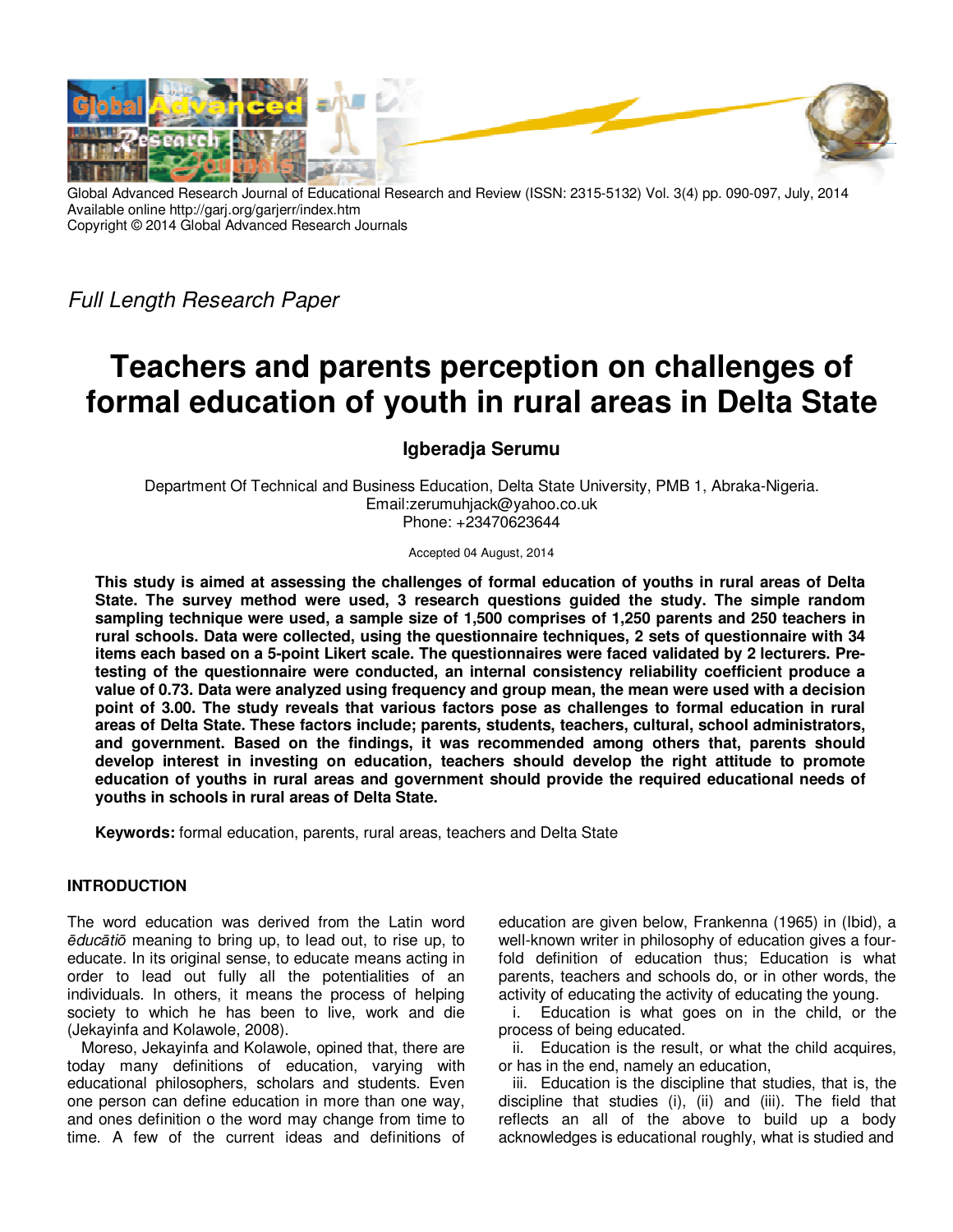taught in schools of education.

However, the main purpose of education, therefore, is to develop the individual so that he can be useful to himself, his family, and the society generally. Development in this case does not mean physical development, that we can always see; but it also includes intellectual and emotional development that only manifest themselves in the behaviour and mental activities of the individuals (Jekayinfa and Kolawole, 2008).

Consequently, education consists of the formal, nonformal and informal components. The formal aspects of education sometimes referred to as schooling, is characterized b specially built institutions (schools, colleges, universities, etc) with formalized and highly structure curricula (programme) syllabi, course outlines, etc. Another mark of formal education is the award of prescribed certificates for different levels and courses after the use of approved method, facilities and examination.

## **State of Formal Education of Youths in Rural Areas in Nigeria**

According to Anzaku (n.d.), Nigerian rural environment is associated with unclassified problems entangled with peevish outlook and being devoid of most modern facilities and infrastructure that sustain an urban area. Moreso, rural areas are characterized with numerous challenges which include inadequate number of formal institutions such as schools, hospitals, banks, recreation centres and public libraries which are drivers of sustainable development. These challenges has various impact on the lives of the people living in the rural areas, the youth which are the key that unlock the doors of underdevelopment through education are been faced with various problems such as sociological, psychological and the most predominant educational problems or challenges.

The important of education to human beings cannot be overemphasized. According to Igbuzor (2006) citing Fanfuwa (2003), defined education as all efforts, conscious, direct and incidentals which are considered desirable in terms of the individual's own needs as well as the needs of the society where that education is based. However, education is a human right that should be accorded to all human beings solely by reason of being human (Ibid). It has been shown that education opens the door for all citizens to participate in development activities and when citizens are denied education, they are excluded from the development process, which will in turn puts them at a disadvantage vis-à-vis their compatriots with the benefit of education (Action Aid International Nigeria, 2005) in (Ibid).

In 1990, the World Declaration on Education for All (EFA) noted education needed to be improved and

recommended that education be made both universally available and more relevant (Igbuzor, 2006). He further opined that, the declaration identify quality as a prerequisite for achieving the fundamental goal of equity. Consequently, in year 2000, the Dakar Framework of Action (DFA), declared that access to quality education was the right of every child (Ibid). this issue of EFA has not be adequately achieved in the rural areas, formal education in the rural areas where the rural youths are suppose to acquire viable knowledge are limited in rural areas, most of the schools are highly concentrated in the urban areas and big cities. Also, even in some rural areas where schools are established these schools do not have a good transportation network and system that will enable youths form satellite villages were schools do not exist to access these schools. However, in some cases, where there are link and access roads to the schools another problem like shortage of human and material resources will be in existence. According to Adelabu (2008), since modern formal education was introduced in developing countries, efforts have been made by various countries including Nigeria to universalize basic education. However, important gaps in universal coverage still remain, particularly in rural areas as some challenges are not yet met. Also, observations in Nigeria are that schooling in rural areas often has little to offer and has produced unemployable and unemployed citizens without any marketable skills. Moreover, the pre-service training of teachers, the curricular and textbooks often urbanbased and irrelevant to the needs of the rural people.

Yusuf and Ajere (n.d.), posited that, the following are considered as problems to Universal Basic Education (U.B.E.) some of which include; funding, poor planning, and poor provision and maintenance of infrastructural facilities such as buildings, equipment and instructional materials. Furthermore, Bennell (1999) in Bennell (2007), argued that, rural youths tend to be poorly educated, especially in comparism to urban youths. The extent of "urban bias" in the provision o publicly funded education and training services is large in most low-income developing countries. The deployment of teachers and other key workers to rural areas amounts to nothing less than crisis in many countries. Poor quality education, high (direct and indirect) schooling cost and the paucity of good jobs continue to damper the demand for education among poor parents. Also, rural adolescent girls are virtually trapped within the domestic sphere in many countries and their male counterparts spend more time in productive activities that generate income. This also have effect on education in the rural areas because the time the youths are supposed to go to school, they engaged themselves in productive and economic activities with poor reference to educational activities and development.

Hence, it is against this backdrop that this study seeks to assess teachers and parents' perception on the challenges of formal education of youths in rural areas.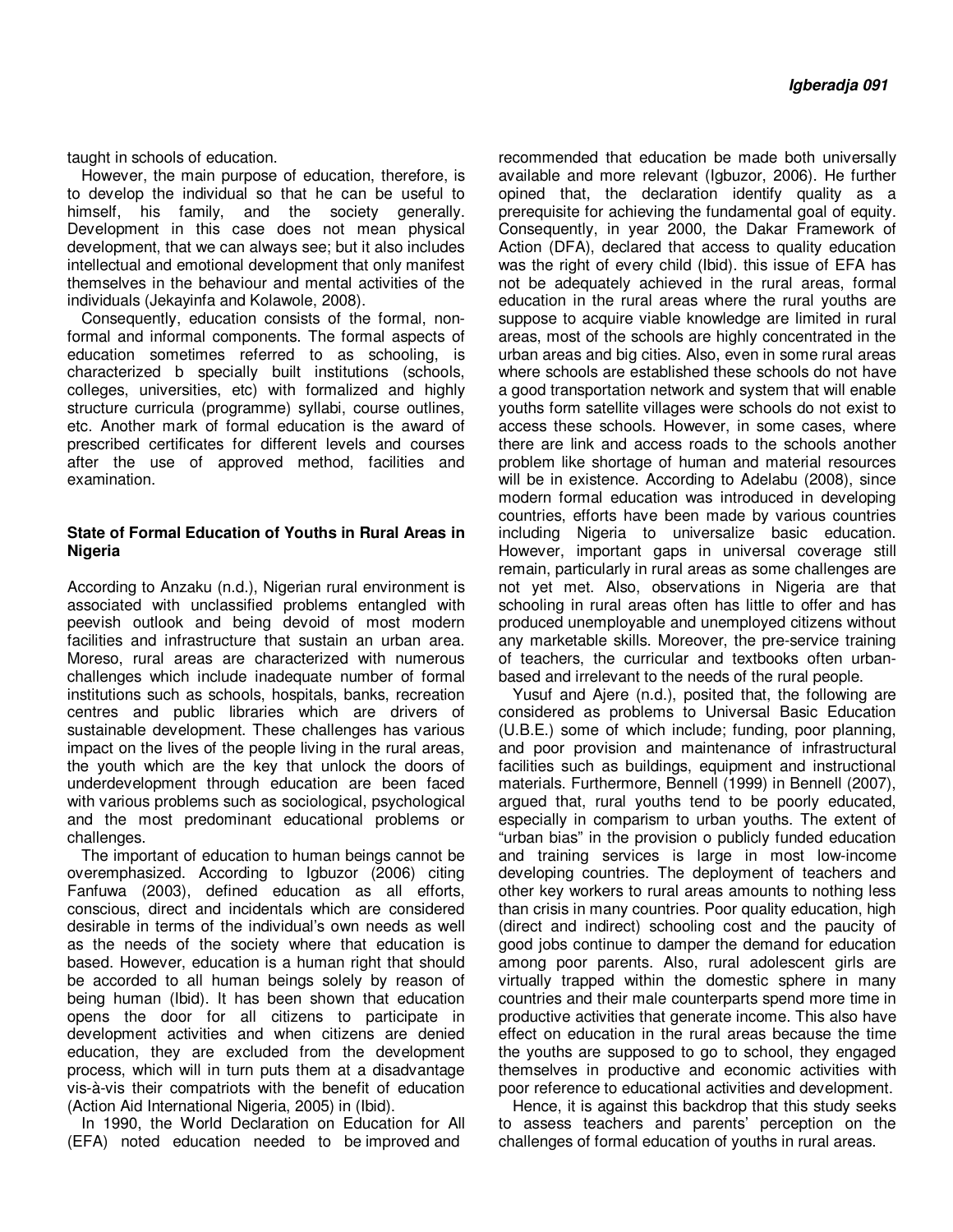## **Theoretical Framework**

In this work, the systems theory will be applied. A theory is a large body of interconnected propositions about how some portion of the social world operates. Like many approaches in social sciences systems theory have a commonsensical appeal, it is natural to think of phenomenon as parts of wholes. According to Easton (1957), a system is defined as a set of objects, not just a set of object but that which functions together to ensure the survival of the entire system. System theorists agree that every system has several components. First, it has elements that are clearly identifiable. The planets and the sun are the elements of the solar system. In general, every system has three characteristic components; identifiable elements, relationships among elements and boundaries. Also, most systems will have sub system. That is the elements and relationships of a system will breakdown into smaller systems (Alan, 1985). For instance, the Technical and Vocational (TVE) is a subsystem of the educational systems of Nigeria. The components of education in rural areas include; parents, students, teachers, school administrators facilities, funds, instructional materials, and the agent of government responsible for implementing educational policies. The system approach generates two basic sects of questions; first, how does the system handle inputs and outputs? What are the relationship between inputs and outputs? The second question is how does a system cope with its environment? What kind of system behaviour will lead to system survival or maintenance? What lead to system deterioration or death?

## **Statement of Problem**

The state of formal education in Delta State needs attention. This is due to the enormous challenges in imparting and equipping rural youths in formal education institutions living in rural part of the state. Despite the persistence agitation by international organisations, human right activists, educational administrators and the public for increase funding of education and Education For All (EFA), rural youths are still at the disadvantage end in respect to educational development and access to education by rural youths in Delta State.

## **Objectives of the Study**

The main objective of this study is to assess the various factors that pose as challenges of formal education of youths in the rural areas of Delta State. However, the specific objectives of the study include;

1. To assess the parents factor that act as barrier to formal education of youths in rural areas of Delta State.

2. To assess the teachers factors that pose as obstacles to formal education of youths in rural areas of Delta State.

3. To assess what students factors that stand as challenges to formal education of youths in rural areas of Delta State.

4. To assess what facilities factors that hinders formal education of youths in rural areas of Delta State.

5. To assess what cultural factors that retard formal areas of Delta State.

6. To assess what government factors that act as threat to formal education of youths in rural areas of Delta State.

7. To assess what school administration factors affect formal education of youths in rural areas of Delta State.

## **Significance of the Study**

This study will generate data that will expose the state of formal education in rural areas of Delta State which will help the various government agencies responsible for education to be informed about the present state of formal education in rural areas. More so, the findings of this study will add to bulk of existing literature in the field of education.

## **Research Questions**

The following research questions were asked for the study;

1. What are the parents, students and cultural factors that hinder the formal education of youths in rural areas of Delta State?

2. What are the teachers, facilities, and school administrators' factors that hinder the formal education of youths in rural areas of Delta State?

3. What is the government factor that hinders the formal education of youths in rural areas of Delta State?

## **Scope of the Study**

The scope of the study is on Assessment of Teachers and Parents Perception on the Challenges of Formal Education of Youths in Rural Areas of Delta State.

## **METHODS AND PROCEDURE**

## **Design of the Study**

The study is a survey study which no variable would be manipulated. Consequently, data were collected from teachers from rural schools and parents of students in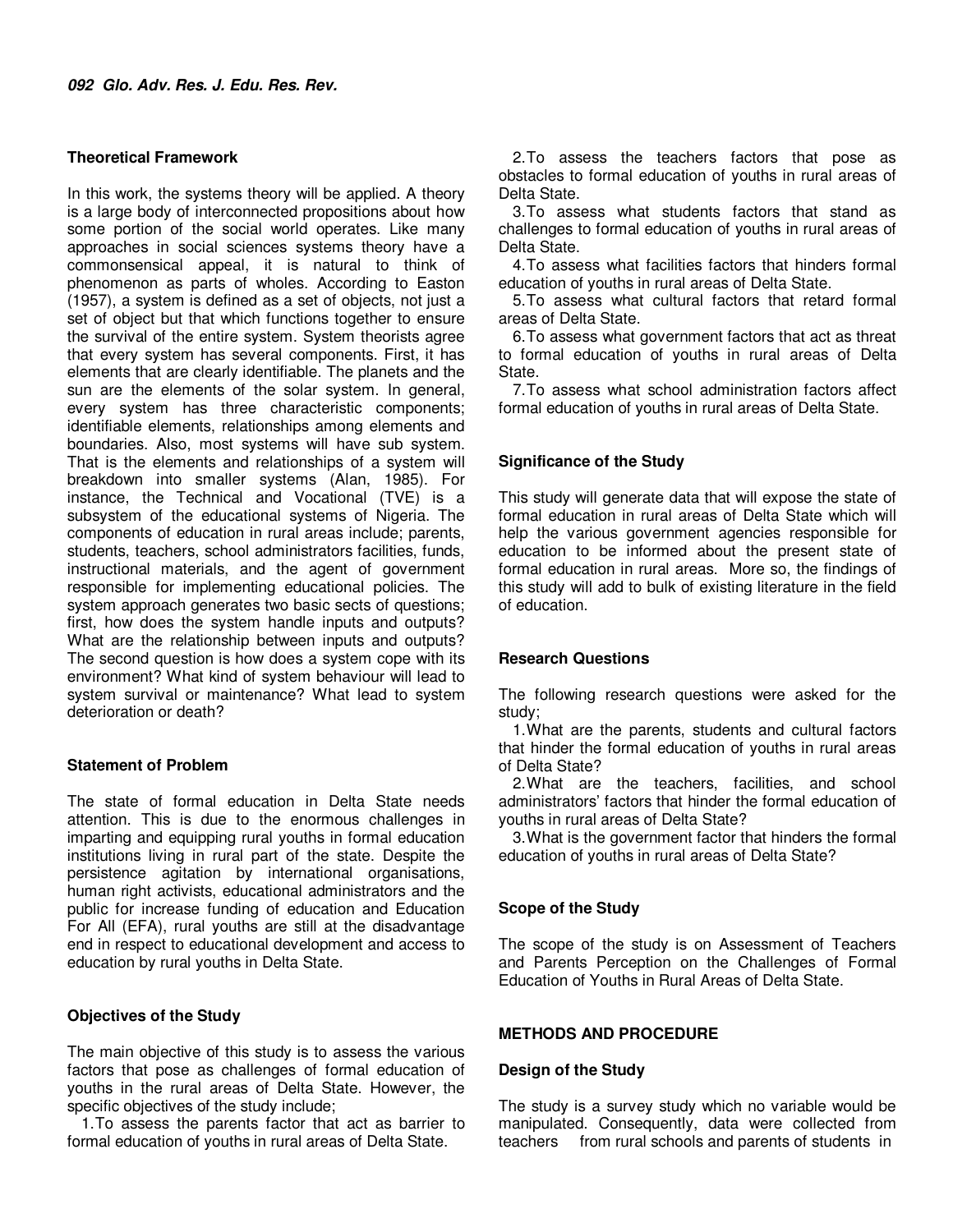rural areas.

## **Area of the Study**

The area of study is all the rural areas in Delta State.

## **Population of the Study**

This study was limited to teachers and parents of students in schools in rural areas of Delta State**.** 

## **Sample and Sampling Procedure**

50 villages were randomly selected based on the presence of formal education institution from all the 25 Local Government Areas of Delta State. A total population of 1,500 respondents were accidentally selected for the study, comprising of 250 teachers and 1,250 parents of students (i.e. 50 parents and 10 teachers were selected) from 2 villages in all the 25 Local Government Areas of Delta State.

#### **Instrument for Data Collection**

Two sets of questionnaires containing 25 items was the main instrument used for the collection of data from the two groups of respondents i.e. the teachers and parents. The questionnaire is on the Likert 5 point scale. Also, it has 5 sections.

## **Validity of Instrument**

The questionnaire was faced validated by two lecturers in the Department of Technical and Business Education, Delta State University, Abraka and possible corrections were made based on their suggestions. However, the pre-testing of the questionnaire was conducted with 20 respondents made up of teachers and parents selected randomly from two (2) villages in Delta State. These respondents were not part of the real sample of the study. Thus, the internal consistency reliability coefficient of the questionnaire assessed, produced a satisfactory value of 0.73.

## **Method of Data Analysis**

The data collected were analysed using simple frequency count and group mean. Using a 5-point Likert scale in assigning point for the respondents response (SA=5,  $A=4$ , UD=3, SD=2 and D=1). The implications is that any

response with group mean rating of 3.00 and above are accepted as Agree and group mean of less than 3.00 is accorded to be "Disagree".

## **RESULTS**

The results are arranged in sequential order of the research questions.

**Research Question 1:** What are the parents, students and cultural factors that hinder the formal education of youths in rural areas of Delta State?

**Research Question 2:** What are the teachers, facilities, and school administrators' factors that hinders the formal education of youths in rural areas of Delta State?

**Research Question 3**: What are the government factor that hinders the formal education of youths in rural areas of Delta State?

## **Discussion of Results**

In table I, the teachers' decision shows that some of the challenges to formal education of youths in rural areas are as a result of some factors which include; parents factor, students factor, and cultural factors. These parents factor are; poor interest on investing on education, lack of financial resources, poor provision of learning materials for students, poor provision of the basic needs of students, poor motivation of their children to study death of parent, and large family size. When parents in the rural areas do not provide the required educational needs for student and also do not have the interest to invest in the education, these will usually affects the formal education of youths in the rural areas. However, some of the student factors that hinders formal education of youths in the rural areas include; poor attitude towards learning, lateness to school, poor respect for school rules and regulation, poor reading culture when students do not develop the attitude to learn and are not always punctual to school, disobey school rules and regulation and do not possess a good reading culture. This will affect their educational development. For example, a student who comes late to school after first period of lesson has missed a lesson which would have imparted knowledge on the student. Also, when a student discovery school roles and regulation and he has been suspend for a period of time, that time that he will not be in school, he will also missed out in the entire teaching and learning process at that time he has been absent.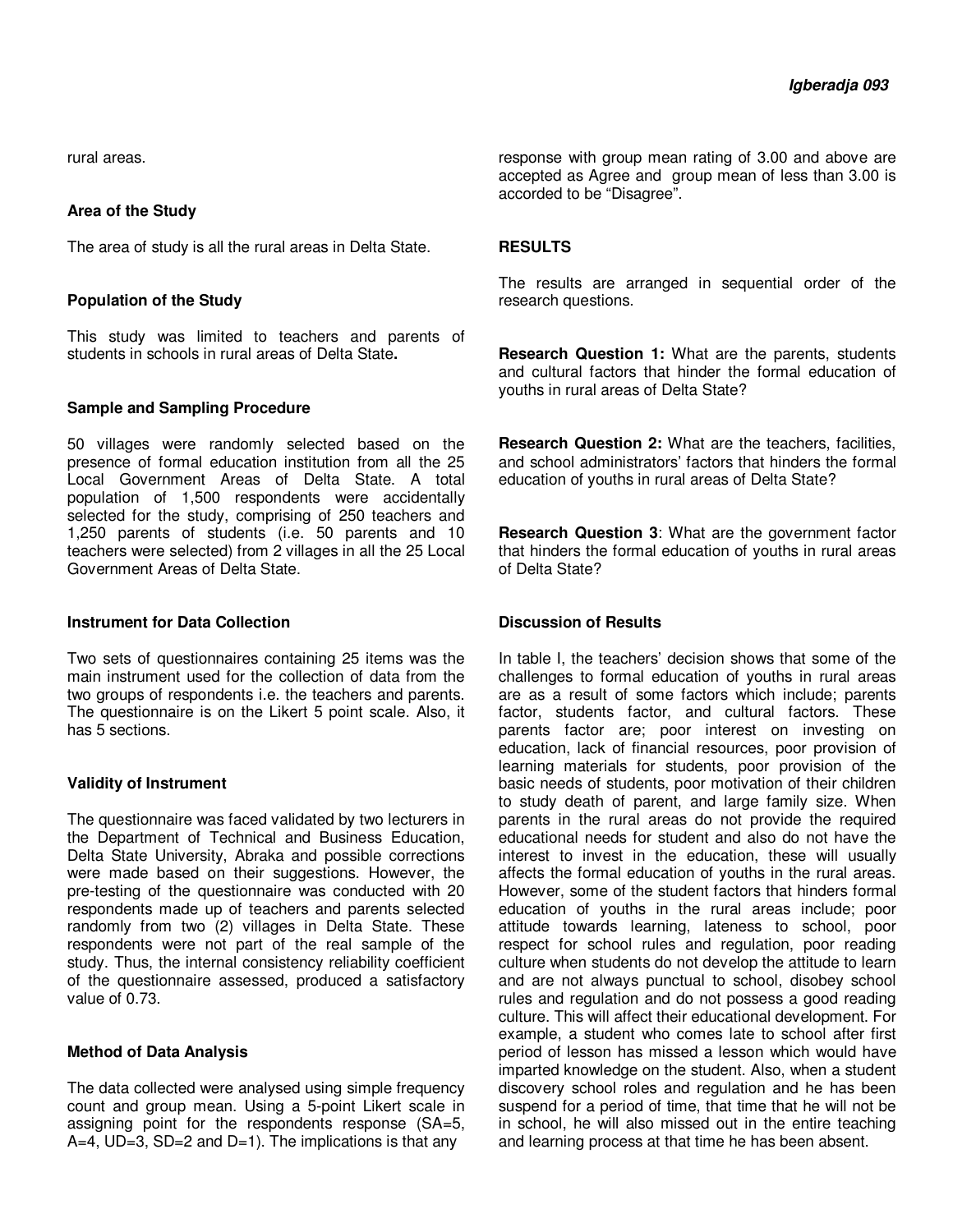**Table I** shows the Frequency and Group Mean of Teachers Response on Parent, Student and Cultural Factors that Affect Formal Education of Youths in Rural Areas of Delta State

|                   | <b>Parents Factor</b>                                                               | <b>Frequency</b> |                 |                 |                          |                 |               |                 |
|-------------------|-------------------------------------------------------------------------------------|------------------|-----------------|-----------------|--------------------------|-----------------|---------------|-----------------|
| S/N               |                                                                                     | 5<br><b>SA</b>   | 4<br>A          | 3<br><b>UD</b>  | $\mathbf 2$<br><b>SD</b> | 1<br>D          | Group<br>Mean | <b>Decision</b> |
| 1.                | Poor interest on investing on education                                             | 180              | $\overline{20}$ | 30              | $\overline{15}$          | $\mathbf{1}$    | 4.40          | Agree           |
| $\overline{2}$ .  | Lack of financial resources                                                         | 150              | 50              | $\overline{20}$ | 18                       | $\overline{12}$ | 4.23          | Agree           |
| $\overline{3}$ .  | Poor provision of learning<br>materials for<br>students.                            | 120              | 100             | 10              | 16                       | $\overline{4}$  | 4.26          | Agree           |
| 4.                | Poor provision of the basic needs of students                                       | $\overline{30}$  | 100             | 10              | 100                      | 10              | 3.16          | Agree           |
| 5.                | Poor participation in P.T.A.                                                        | 50               | $\overline{20}$ | 30              | 140                      | 10              | 2.82          | <b>Disagree</b> |
| 6.                | Poor motivation of their children to study                                          | 120              | 80              | $\overline{36}$ | $\overline{8}$           | $\overline{6}$  | 4.20          | Agree           |
| 7.                | Unemployment                                                                        | $\overline{38}$  | $\overline{12}$ | $\overline{50}$ | $\overline{135}$         | $\overline{15}$ | 2.69          | <b>Disagree</b> |
| $\overline{8}$ .  | Death of Parent                                                                     | 120              | 70              | 10              | $\overline{38}$          | $\overline{12}$ | 3.71          | Agree           |
| 9.                | Large family size                                                                   | 70               | 110             | $\overline{30}$ | $\overline{14}$          | $\overline{16}$ | 3.78          | Agree           |
|                   | <b>Grand Group Mean</b>                                                             |                  |                 |                 |                          |                 | 3.69          |                 |
|                   | <b>Students Factor</b>                                                              |                  |                 |                 |                          |                 |               |                 |
| 10.               | Poor attitude towards learning                                                      | 160              | 40              | $\overline{30}$ | 17                       | 3               | 4.19          | Agree           |
| 11.               | Lateness to school                                                                  | 100              | 50              | $\overline{70}$ | 10                       | $\overline{20}$ | 3.80          | Agree           |
| 12.               | Attend school irregularly                                                           | $\overline{20}$  | $\overline{70}$ | $\overline{10}$ | 100                      | 50              | 2.64          | Disagree        |
| 13.               | High priority for money                                                             | 30               | $\overline{20}$ | 30              | 100                      | 70              | 2.36          | <b>Disagree</b> |
| $\overline{14}$ . | Poor respect for school rules and regulation.                                       | 100              | 50              | $\overline{30}$ | 45                       | $\overline{25}$ | 3.62          | Agree           |
| 15.               | Lack of awareness on the importance of<br>education                                 | 16               | 24              | 80              | 27                       | 100             | 2.28          | Disagree        |
| 16.               | Poor reading culture                                                                | 180              | $\overline{15}$ | 35              | 19                       | 11              | 4.22          | Agree           |
| 17.               | Poor interest on education                                                          | 50               | 20              | $\overline{70}$ | $\overline{9}$           | 10              | 2.92          | Agree           |
|                   | <b>Cluster of Group Mean</b>                                                        |                  |                 |                 |                          |                 | 3.25          |                 |
|                   | <b>Cultural Factor</b>                                                              |                  |                 |                 |                          |                 |               |                 |
| 18.               | The habit of not sending the girl child to<br>school                                | 120              | 70              | 10              | 35                       | 15              | 3.98          | Agree           |
| 19.               | Early marriage                                                                      | 100              | 100             | 30              | $\overline{5}$           | 15              | 4.06          | Agree           |
| 20.               | The notion that education is an agent of<br>westernization or modernization.        | 10               | 30              | 30              | 80                       | 100             | 2.12          | Disagree        |
| 21.               | The notion that Western education is a barrier<br>to cultural practices and beliefs | 50               | 120             | 30              | 20                       | 30              | 3.44          | Agree           |
| $\overline{22}$ . | The notion that education brings evil: such as<br>oil spill, cyber crime            | 25               | 15              | 10              | 130                      | 70              | 2.18          | Disagree        |
| 23.               | <b>Cultural beliefs</b>                                                             | 10               | 33              | $\overline{17}$ | 100                      | 90              | 2.09          | Disagree        |
| 24.               | Traditional roles assign to certain generation<br>such as priesthood.               | 70               | 90              | 30              | 39                       | 21              | 3.60          | Agree           |
| 25.               | Norms and tradition                                                                 | 32               | 18              | 20              | 80                       | 100             | 2.21          | Disagree        |
|                   | <b>Grand Group Mean</b>                                                             |                  |                 |                 |                          |                 | 2.96          |                 |

**N = 250 –** Respondents Disagree with item 5, 7, 12, 13, 15, 17, 20, 22, 23 and 25 and agree with the other items in table 1 above.

Moreover, cultural factors affect the formal education of youths in rural areas. These cultural factors include; the habit of not sending the girl child to school, early marriage, the notion that Western education is a barrier to cultural practices and beliefs and the traditional roles assign to certain generation such as priesthood. These factors have hindered formal education in rural areas. For example, in the rural areas, some family will give girl of 12 to 15 years old out for marriage which is usually a school age child, another example is a male child who has be chosen by the gods or ancestors to act as mediator between the people and the ancestor, some of them require training from childhood to adulthood before

they can perform their duties as priest. This male child will not have time to acquire formal education.

In table II, the parents decisions show some of the challenges to formal education of youths in rural areas of Delta State which is occurs as a result of some factors as perceived by parents of students in rural schools are teachers factor, facilities factor and school administrators' factor. The challenges of formal education as a result of teachers' factors include; lack of qualified guidance counselor, poor preparation of lesson plan and lesson note, poor teaching skills, poor attitude to teach, lateness to school, poor interest in research and development, and inadequate valuation of student performance by teachers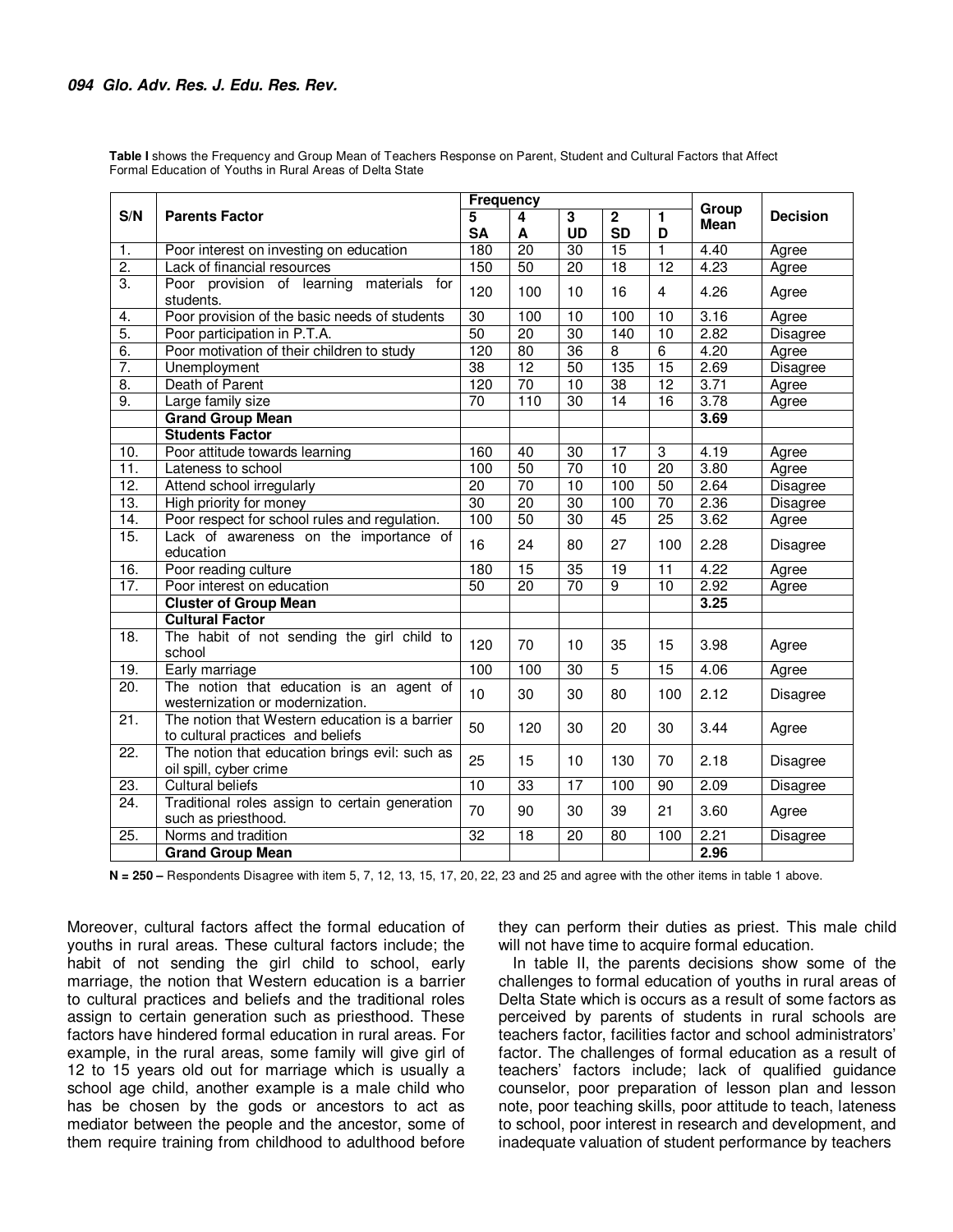**Table II** shows the Frequency and Group Mean of Parents Response on Teachers, Facilities and School Administrators Factors that pose as Challenges to Formal Education of Youth in Rural Areas

|                   | <b>Teachers Factor</b>                                                                   | <b>Frequency</b> |                 |                 |                             |                  |                      |                 |
|-------------------|------------------------------------------------------------------------------------------|------------------|-----------------|-----------------|-----------------------------|------------------|----------------------|-----------------|
| S/N               |                                                                                          | 5<br><b>SA</b>   | 4<br>A          | 3<br><b>UD</b>  | $\overline{2}$<br><b>SD</b> | 1<br>D           | Group<br><b>Mean</b> | <b>Decision</b> |
| 1.                | Lack of qualified teachers                                                               | $\overline{20}$  | $\overline{30}$ | $\overline{20}$ | 1100                        | 80               | 2.05                 | <b>Disagree</b> |
| $\overline{2}$ .  | Lack of qualified guidance counselor                                                     | 1000             | 190             | 10              | $\overline{18}$             | 32               | 4.69                 | Agree           |
| $\overline{3}$ .  | Inadequate training of teachers                                                          | 30               | 70              | 100             | 1000                        | 50               | 2.22                 | <b>Disagree</b> |
| 4.                | Po or preparation of lesson plan and<br>lesson note                                      | 920              | 88              | 112             | 27                          | 103              | 4.37                 | Agree           |
| $\overline{5}$ .  | Poor teaching skills                                                                     | 1000             | 111             | 109             | 19                          | $\overline{11}$  | 4.66                 | Agree           |
| 6.                | Poor attitude to teach                                                                   | 100              | 30              | 120             | 200                         | 800              | 1.74                 | Disagree        |
| $\overline{7}$ .  | Lateness to school                                                                       | 950              | 70              | 100             | $\overline{5}$              | 150              | 4.39                 | Agree           |
| $\overline{8}$ .  | Teachers poor interest in research and<br>development                                    | 1000             | 99              | 11              | 35                          | 105              | 4.48                 | Agree           |
| 9.                | Inadequate<br>evaluation<br>of<br>student<br>performance                                 | 80               | 170             | 30              | 370                         | 100              | 2.01                 | Agree           |
|                   | <b>Cluster of Group Mean</b>                                                             |                  |                 |                 |                             |                  | 3.40                 |                 |
|                   | <b>Facilities Factor</b>                                                                 |                  |                 |                 |                             |                  |                      |                 |
| 10.               | Inadequate classroom blocks                                                              | 966              | 84              | 80              | 30                          | 90               | 4.44                 | Agree           |
| 11.               | Inadequate staff offices                                                                 | 833              | 91              | $\overline{9}$  | 17                          | 300              | 3.90                 | Agree           |
| $\overline{12}$ . | Lack of staff residential quarters                                                       | 780              | 400             | $\overline{20}$ | 40                          | 10               | 4.52                 | Agree           |
| 13.               | Inadequate laboratory                                                                    | 570              | 650             | $\overline{5}$  | 10                          | $\overline{5}$   | 4.39                 | Agree           |
| 14.               | Lack of social amenities like banks,<br>hospitals, library, market                       | 300              | 30              | 20              | 800                         | 100              | 2.70                 | Disagree        |
| 15.               | Unequipped school library                                                                | 780              | 160             | 100             | 90                          | 120              | 4.11                 | Agree           |
| 16.               | $\overline{of}$<br>Lack<br>access<br>Information<br>to<br>Communication Technology (ICT) | 720              | 187             | 103             | 133                         | 107              | 4.02                 | Agree           |
| 17.               | Lack of students and staff toilet                                                        | 133              | 911             | 12              | 120                         | 74               | 3.73                 | Agree           |
| 18.               | Inadequate water and electricity supply                                                  | 15               | 35              | 95              | 70                          | 900              | 1.23                 | <b>Disagree</b> |
|                   | <b>Grand Group Mean</b>                                                                  |                  |                 |                 |                             |                  | 3.67                 |                 |
|                   | <b>School Administrator</b>                                                              |                  |                 |                 |                             |                  |                      |                 |
| 18.               | Poor leadership style                                                                    | 931              | 144             | 31              | 60                          | 84               | 4.42                 | Agree           |
| 19.               | Poor supervision of school activities                                                    | 700              | 388             | 62              | 70                          | 30               | 4.33                 | Agree           |
| $\overline{20}$   | Poor human and public relation skills                                                    | 160              | 44              | $\overline{82}$ | $\overline{88}$             | $\overline{920}$ | 1.92                 | Disagree        |
| $\overline{21}$ . | Poor utilization of school financial<br>resource                                         | 57               | 55              | 106             | 172                         | 860              | 1.62                 | Disagree        |
| $\overline{22}$ . | Poor management of school facilities                                                     | 100              | 70              | 80              | 800                         | 200              | 2.26                 | <b>Disagree</b> |
| 23.               | Poor management of human resources                                                       | 114              | $\overline{20}$ | 130             | 86                          | 900              | 1.69                 | Disagree        |
| 24.               | Poor evaluation of the school activities                                                 | 739              | 183             | 207             | 110                         | 11               | 4.22                 | Agree           |
| 25.               | Poor reporting of school activities and<br>problems to government                        | 881              | 139             | 117             | 3                           | 110              | 4.34                 | Agree           |
|                   | <b>Grand Group Mean</b>                                                                  |                  |                 |                 |                             |                  | 3.10                 |                 |

**Note: n = 1250 –** Respondents disagree with item: 1, 3, 6, 14, 18 and 20-23 and agree with all the other items in Table 2 above.

in the rural schools. On the aspect of schools in the rural areas not having qualified guidance counselor, this will affect the achievement of educational objectives and also student will not have good guidance services which will supposed to help build the student interest in schooling through persistent counseling of students on the importance and benefits of education, various reading and learning skills, and also are to overcome challenges that tends to hinder educational development. More so, the teachers' attitude towards the implementation of educational curriculum when it is devoid with those identified challenges as a result of the teachers' attitude

it will hinders the progress of education in the rural schools.

Consequently, an examination on facilities factors effecting the formal education in rural areas include, inadequate classroom blocks, inadequate staff offices, lack of staff residential quarters, inadequate laboratory, unequipped school library, lack of access to Information Communication Technology (ICT) and lack of student staff toilet. On the part of inadequate facilities, when these facilities are inadequate, these will effect formal education of youths in rural areas negatively. This finding in respect to facilities is in agreement with Adam (2011)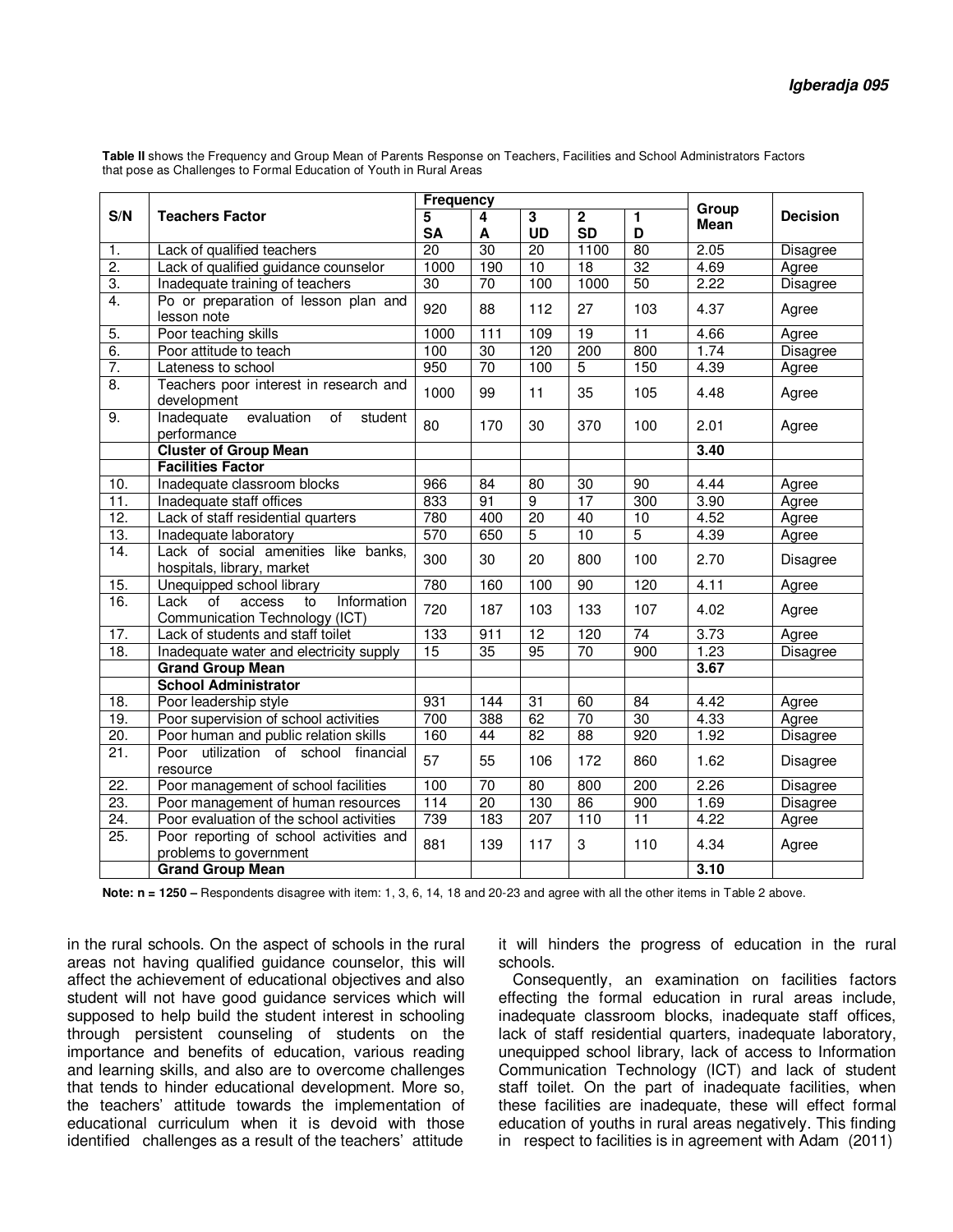|                  | <b>Government Factor</b>                                           | <b>Frequency</b> |        |         |                           |     |               |                 |
|------------------|--------------------------------------------------------------------|------------------|--------|---------|---------------------------|-----|---------------|-----------------|
| S/N              |                                                                    | 5<br><b>SA</b>   | 4<br>A | 3<br>UD | $\mathbf{2}$<br><b>SD</b> | D   | Group<br>Mean | <b>Decision</b> |
| 1.               | Inadequate funding                                                 | 1000             | 100    | 10      | 300                       | 70  | 4.08          | Agree           |
| $\overline{2}$ . | Inadequate provision of instructional<br>materials                 | 850              | 250    | 100     | 230                       | 70  | 4.05          | Agree           |
| 3.               | 0f<br>qualified<br>Employment<br>under<br>teachers and staff       | 600              | 400    | 300     | 150                       | 50  | 3.90          | Agree           |
| 4.               | Poor supervision of education                                      | 700              | 300    | 200     | 100                       | 200 | 3.80          | Agree           |
| 5.               | Poor educational policy                                            | 800              | 300    | 100     | 100                       | 120 | 3.99          | Agree           |
| 6.               | of<br>educational<br>Planning<br>Poor<br>curriculum                | 500              | 600    | 200     | 100                       | 100 | 3.87          | Agree           |
| 7.               | Poor implementation of<br>budget for<br>education                  | 600              | 500    | 200     | 250                       | 50  | 4.10          | Agree           |
| 8.               | Poor scholarship scheme                                            | 900              | 300    | 100     | 130                       | 70  | 4.22          | Agree           |
| 9.               | provision<br>science<br>of<br>Poor,<br>and<br>technology equipment | 100              | 20     | 120     | 50                        | 50  | 4.42          | Agree           |
| 10.              | <b>Grand Mean</b>                                                  |                  |        |         |                           |     | 4.47          |                 |

**Table III** shows the Frequency and group Mean of Teachers and Parents Response on Government Factors that Pose as Challenges to Formal Education of Youths in Rural Areas of Delta State

**Note: N = 1500 (Teachers = 250 and Parents = 1250 –** Respondents agree with all the items in Table 3 above.

who posited that, these educational resources, when inadequately supplied, could give room to teachers focusing more on theoretical teaching and hence is likely to contribute to students not being proficient in practical skills acquisition. However, the findings revealed that school administrators factors that acts as challenges to formal education of youths in rural areas include; poor leadership style, poor supervision of school activities, poor evaluation of school activities and poor reporting of school activities and problems to government. The type of leadership styles used by school administrators, usually affects the formal education of youths in rural areas. For example when the head of the school is always late to school, he will not have time to query teachers who were late because, he is not showing good example to the staffs and students. Also, he will not have the time to supervise the school activities of that time that he/she were not in school. However, because is not always present in school, he/she cannot know the true state of the school in respect to school activities. Thus in sending report or end of monthly returns to the Ministry of Education, he/she will not be able to report the school activities as it supposed to be.

In Table III, parents and teachers decisions show some government factors that affect formal education of youths in rural areas. These factors include; inadequate funding, inadequate provision of provision of instructional materials employment of under qualified teachers and staff, poor supervision of education, poor educational policy, poor planning of educational curriculum, poor implementation of budget for education, poor scholarship scheme and poor provision of science and technology equipment. These findings are in agreement with Yusuf

and Ajere (n.d.), they envisaged the problems of Universal Basic Education, some of which include problem of funding, problem of supervision and monitoring, problem of provision of infrastructural facilities such as buildings, equipment and instructional materials, problem of poor planning and the problem of the trekking distance from home to school.

## **CONCLUSION**

Education is a human right that should be accorded to all human being solely by reason of being human (Igbuzor, 2006). There are a lot of international human rights instruments that provide for education as a fundamental human right. These include the Universal Declaration of Human Right (1948), the International Covenant on Economic, Social and Cultural Rights (1966) the African Charter on Human and Peoples' Rights (1981) and the Child Rights Act. In line with all these statement, the youths in the rural areas are human and by right, they deserved to be educated. In my own opinion, youths in the rural areas should be treated just like their counterparts in urban areas by providing the adequate infrastructural facilities, adequately human resources, and social amenities in the rural areas of Delta State.

## **RECOMMENDATIONS**

Based on the findings revealed in this study, the following suggested recommendations were made;

i. Government should provide the required